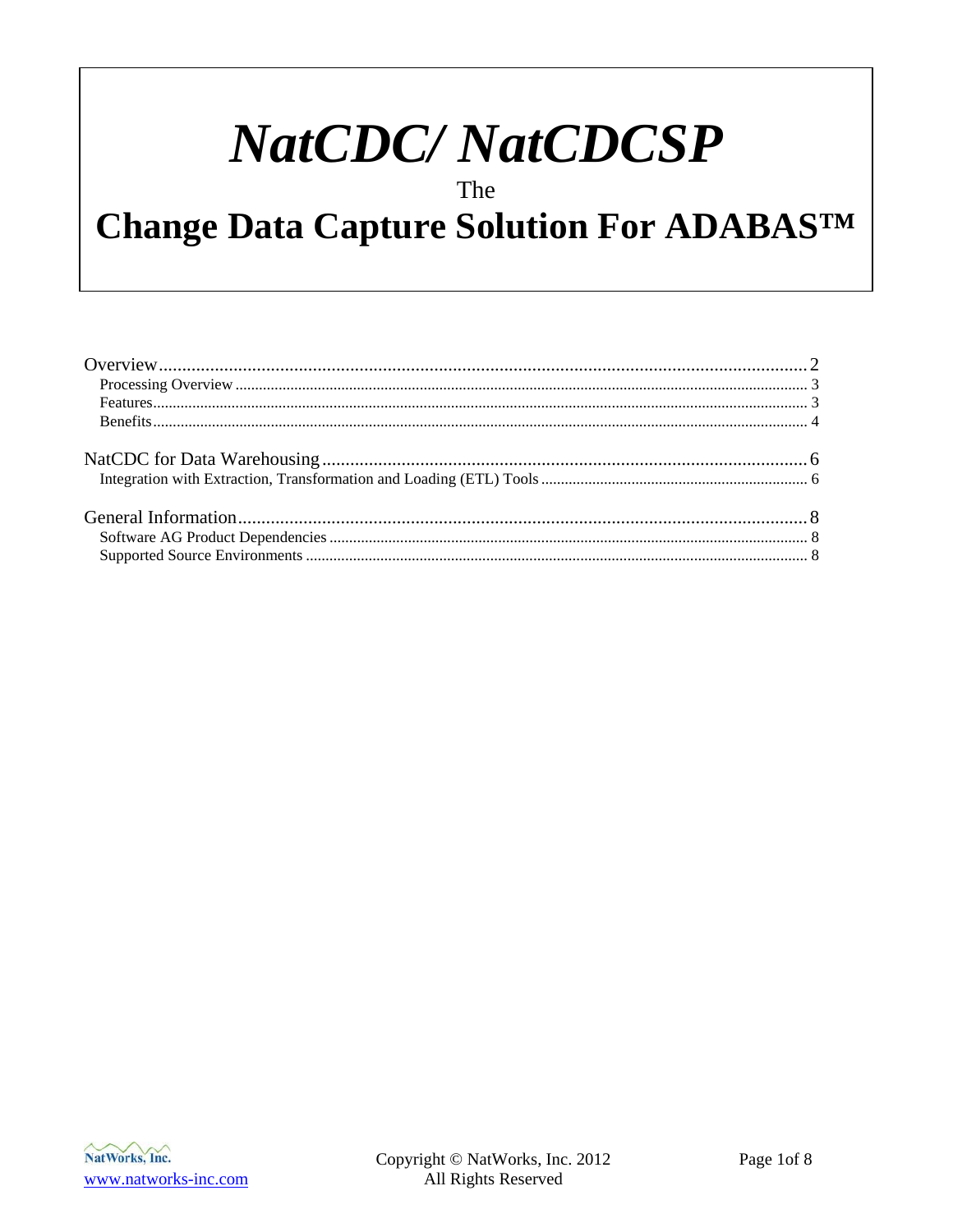# <span id="page-1-0"></span>**Overview**

\* Please note that NatCDC, for the purpose of this document is synonymous with NatCDCSP.

Change Data Capture (CDC) is a term that describes the ability to take the transaction log of a database (a log which records each and every transaction made against the database) and then process this data to produce a file that details the "delta" of changes. For every unique record handled and no matter how many times the unique record was handled within the transaction log – the "delta" produced would contain a single record that contains the last logical image of the record from the transaction log time span.

When CDC is applied to ADABAS, the mechanism that provides the source of Change Data is the ADABAS Protection Log (PLOG). The data that a PLOG contains has a wide-range of uses to an organization such as:

- Updating Data Warehouses
- Audit reporting
- Data mining
- Troubleshooting
- Selective data recovery
- Data monitoring
- A Source for Data Replication

The primary purpose of the PLOG with an ADABAS database is the PLOG's use in providing data recovery in the event of a failure in either hardware or software. To this end, the data that a PLOG contains is readily usable to the ADABAS data recovery utility. It is not however immediately usable for its other potential uses, due to several challenges:

- 1. **Raw PLOG Data Contains Transactions Against All ADABAS Files** Files of interest must be "split out" for file specific processing
- 2. **PLOG Data is Stored in Compressed Form** This requires record "decompression", an expensive processing activity for the CPU
- 3. **PLOG Data is Stored as Variable-Length Records** Record lengths vary from file to file, and also within the same file due to recurring fields
- 4. **PLOG Data, After Decompression, May Need Further Transformation** Internal ADABAS formats such as Date (D) and Time (T) need to be transformed into external equivalents

To address these challenges we have designed NatCDC, a single Natural program that is a highly optimized PLOG processing engine. The combination of NatQuery, NatCDC and ADABAS utilities offers the most straightforward, flexible, easily understood and cost-effective solution to tapping the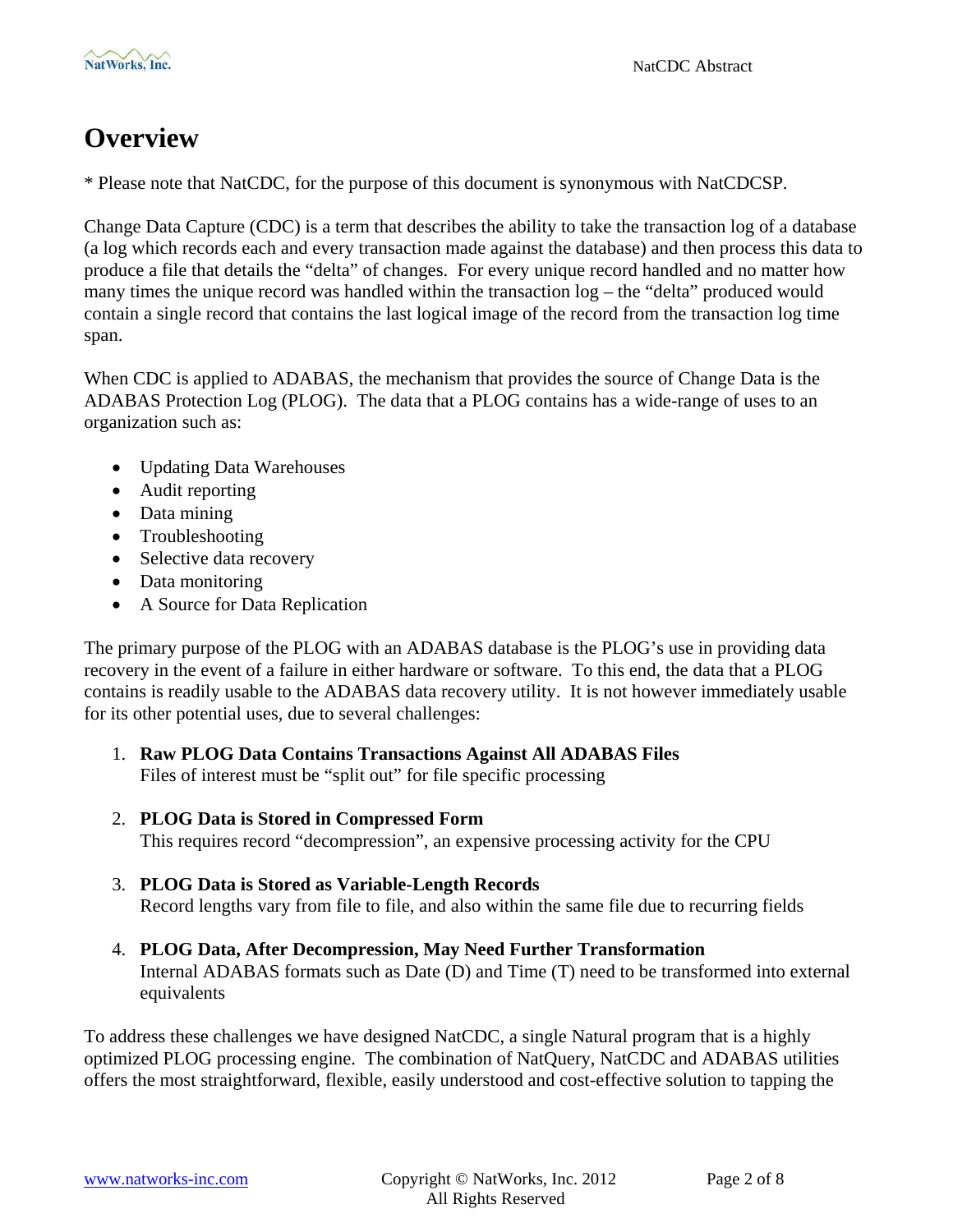<span id="page-2-0"></span>data available in a PLOG. It is also easily one of the best performing solutions, both in terms of CPU usage and Clock Time.

### **Processing Overview**

The following diagram graphically demonstrates NatCDC processing.



Description of Process:

- 1. NatQuery is used to generate parameter cards for ADASEL that allows ADASEL to properly process raw PLOG data. ADASEL decompresses the raw PLOG data for specific files of interest.
- 2. NatQuery is used to generate parameters cards for NatCDC, and at the same time generates a file-specific processing program that performs required data handling and format conversions.
- 3. The NatCDC / Sort / Processing JCL stream is run, which delivers data into usable form.

#### **Features**

NatCDC offers the following general features:

- **100% Data Integrity**
	- PLOG are processed using SAG's own PLOG utilities
- **Simple Mainframe Installation / Minimal Mainframe Footprint**
	- One primary Natural object program (NatCDC) installed via and automated NATLOAD
	- Required Parameters, JCL and Natural programs are all generated on a workstation and then FTPed onto the mainframe server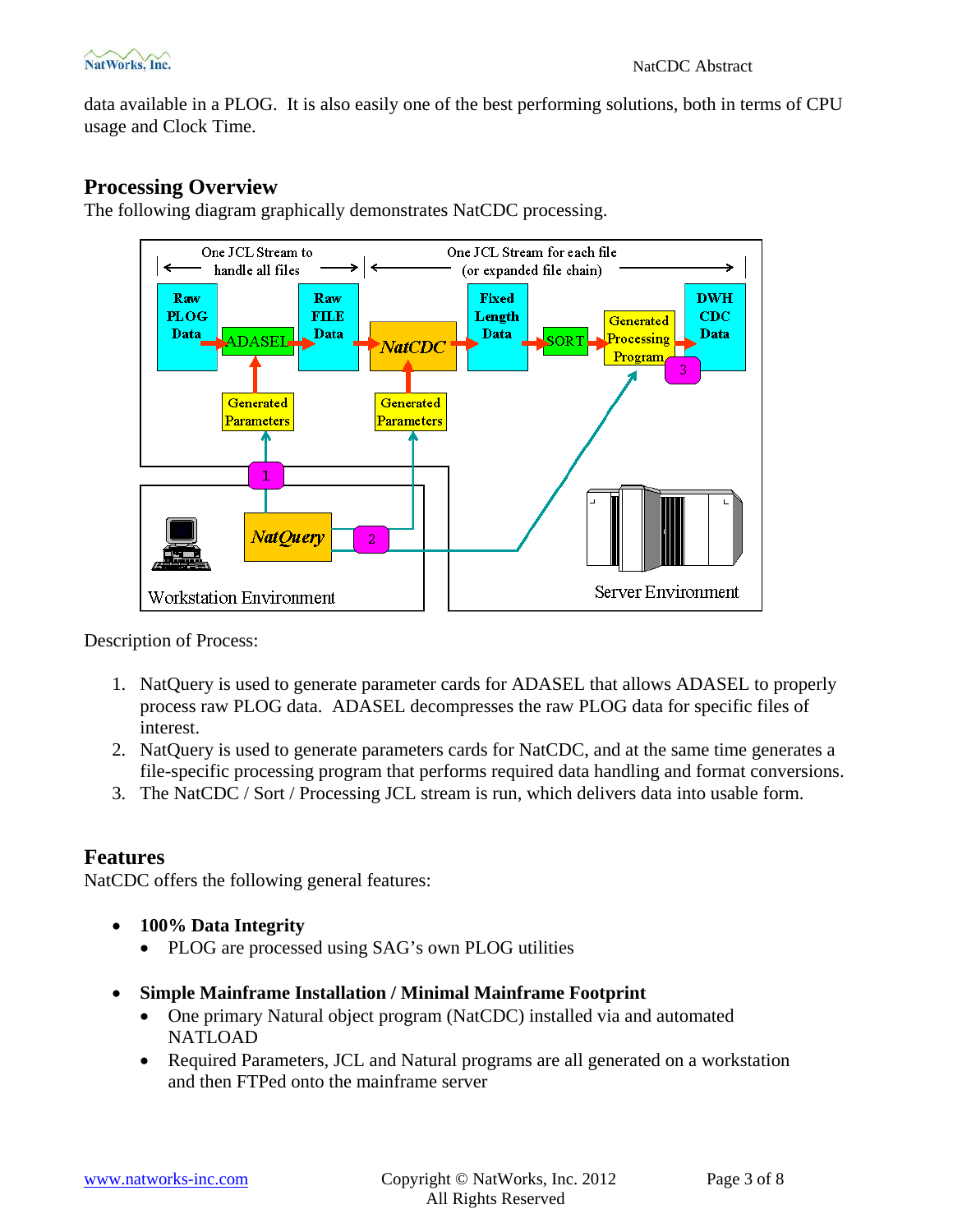- <span id="page-3-0"></span>• **Full Handling of all ADABAS Data Structures Including**:
	- Multi-Valued Fields (MUs), Periodic-Group Fields (PEs) and MUs in PEs
	- Automatic format translations including Date, Time and Timestamp
	- Proper sign handling of all numeric-based fields
	- Capture of  $C^*$  values for all MUs, PEs and MUs in PEs
- **Efficient and Trusted Decompression**
	- SAG-supplied utilities are utilized to handle Decompression
- **Full Conversion of PLOG Variable-Length Records to Fixed-Length** 
	- Final data record layout is user-specified
- **Full PLOG Record Header Translation**
	- **STCK time, binary and packed number conversion)**
- **Full Handling of All Transactions**
- **Full Ability to Select / Skip Specific Fields in Final Output**
- **Full Support for Expanded Files, with Physical to Logical ISN Conversion**
- **Transactional Data is Supplied with Standard "Transaction Header**"
- **Full Generation of All Objects Required for PLOG Handling**
	- Fully Graphical User Interface (GUI)
- **User-Selectable Output Options:**
	- Delivery of "Delta", or the Logical "Last" image (flagged as **S**tore, **D**elete or **U**pdate)
	- Logical "First and Last" images (flagged as first **B**efore and Last **A**fter)
	- All Transactions (thus providing a means to audit transactions when used with the NatQuery)
- **Reporting**:
	- Exception reporting for recurring field handling
	- Total count of all Before and After images
	- Total of all records handled
	- Total number of Stores, Deletes, Updates and Store / Deletes
	- Total number of unique records handled

#### **Benefits**

NatCDC offers an organization the following benefits:

• **Minimal Install Footprint on Mainframe Server**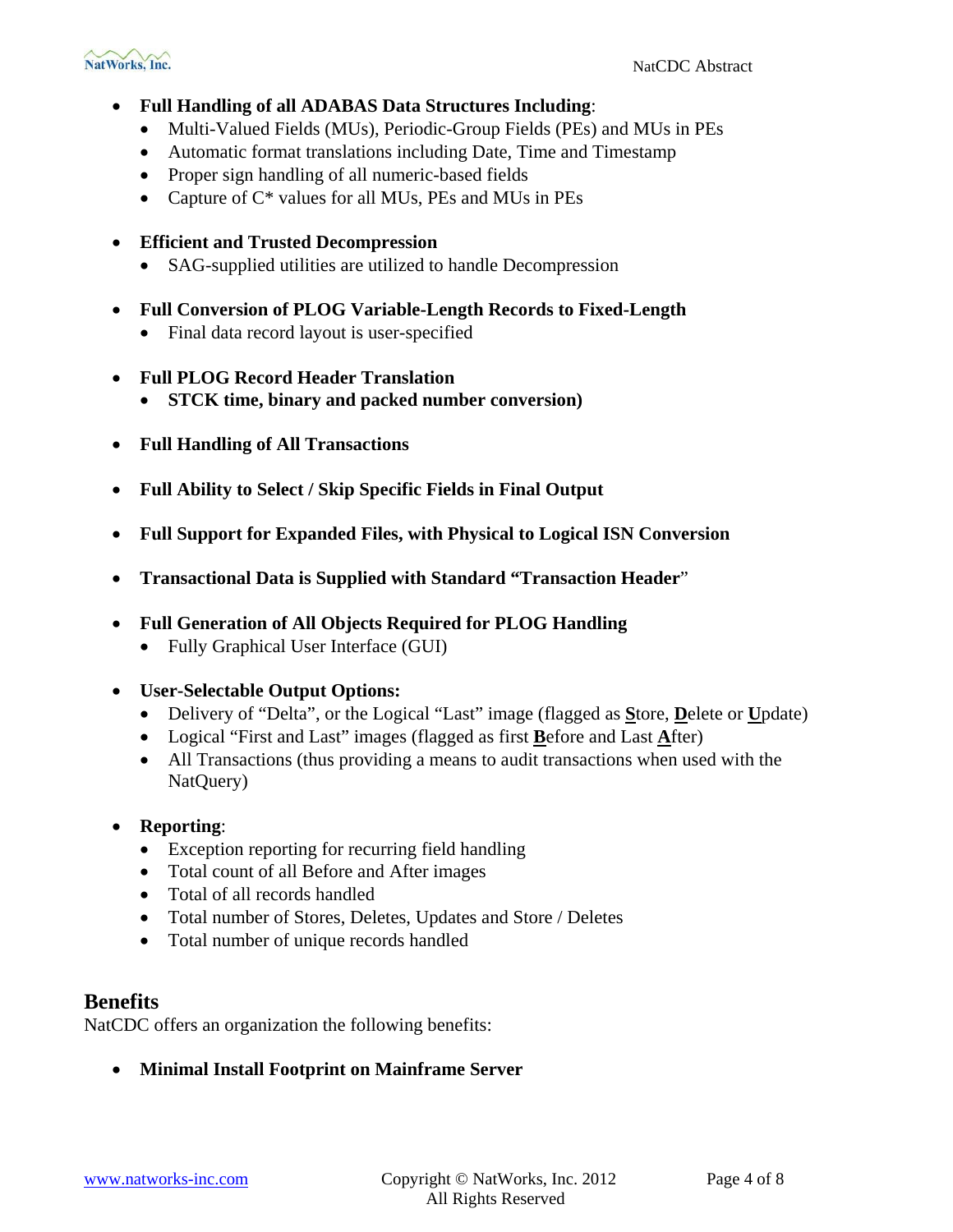• Only Natural programs are physically installed into the mainframe

#### • **Efficient Use of CPU**

• Utilization of SAG's own Decompression yields excellent processing speeds

#### • **Cost Effective**

• Leveraging existing Software AG utilities reduces cost

#### • **Flexible Handling of Transactional Data**

- Used in conjunction with the ADABAS utility ADASEL, NatCDC delivers transactions that precisely reflect ADABAS' own optimistic transaction approach to transaction handling (this is the NatWorks recommended approach)
- Used in conjunction with the ADABAS utility ADACDC, NatCDC delivers transactions that can reflect only committed transactions

#### • **Individual File Processing Can Occur Concurrently**

- Through the use of either ADASEL or ADACDC, all transactional images occurring against files of interest can be written to a single disk file, with all file specific processing being able to then occur concurrently.
- **PLOG Data is Obtained Directly from the PLOG**
	- Minimal ADABAS access required to process data (the only ADABAS access required is to process a given file's FDT)

#### • **Zero Programming Effort Required to Obtain Change Data Capture**

• No manual coding is required to use NatCDC effectively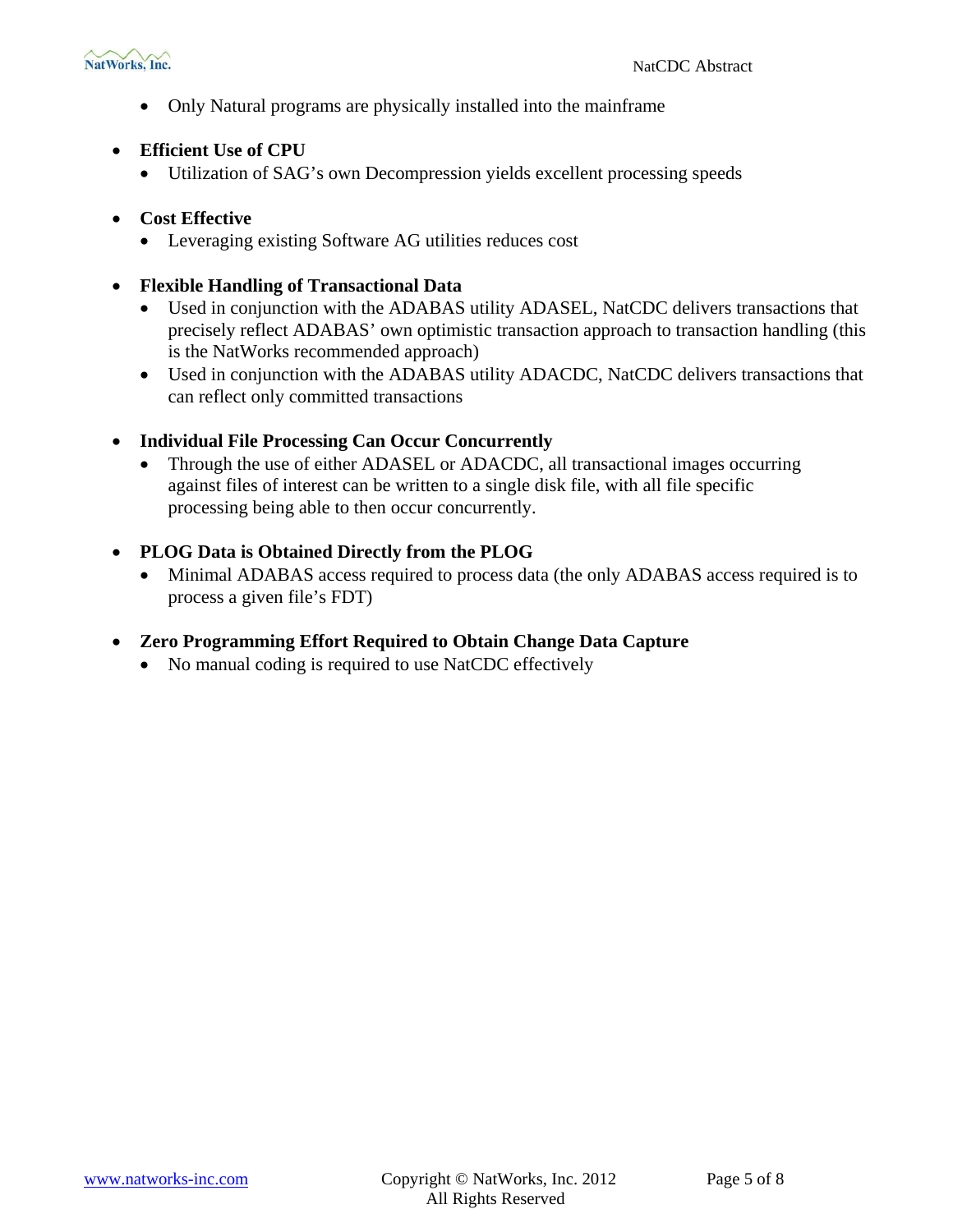# <span id="page-5-0"></span>**NatCDC for Data Warehousing**

When a data warehouse is first implemented, data extraction is performed against one or more source environments to secure the required data. This data is then applied to the target data warehouse environment.

Immediately after the initial load of warehouse data is accomplished, the data originally placed into the warehouse rapidly becomes "out-of-sync" with the source environment – due simply to the fact that production systems continue to change.

One solution to this problem is to periodically completely refresh all data in the warehouse with new data. This approach, while entirely workable, becomes cumbersome in situations where large exceedingly large amounts must be processed, simply because in most situations a large percentage of the data residing in the warehouse does not require any changes (I.E., the source data has not been changed).

To address this situation, a Change Data Capture approach provides significant advantages. Using this approach, the warehouse is periodically updated with only those data records that changed – not all data records – with huge savings in comparison to full reloading. These savings are seen in the time to capture changed data, the time to move these changed records from the source platform to the target platform, and the time required to apply these changes to the target platform.

It is in this situation where NatCDC can be utilized to achieve one of the best performing and most cost effective methods of handling ADABAS Change Data Capture.

#### **Integration with Extraction, Transformation and Loading (ETL) Tools**

While Extraction and Change Data Capture are two key processes in implementing a Data Warehouse or Data Mart, organizations that are approaching an implementation often look for additional capabilities such as automatic data transformations and automatic loading of captured source data onto the desired target.

While integration to ETL tools can occur in a number of ways – virtually all ETL tools allow for the immediate processing of NatQuery and NatCDC generated data as long as the physical layout of this data is described in a supported format. To facilitate the integrations of NatQuery / NatCDC into the ETL tool of the customer's choice, NatQuery has the ability to generate two types of interface files; or files that describe the physical layout of a NatQuery / NatCDC produced data. These files then allow NatQuery-provided extract data to be further processed by the Extraction, Transformation and Loading (ETL) tools.

To support integration with most ETL tools, NatQuery supports the generation of COBOL File Definition (CFD) files – or files that describe the physical layout of NatQuery / NatCDC produced data in COBOL format. With CFD files generated, the data produced by NatQuery / NatCDC becomes immediately usable to any ETL tool that can import a CFD file.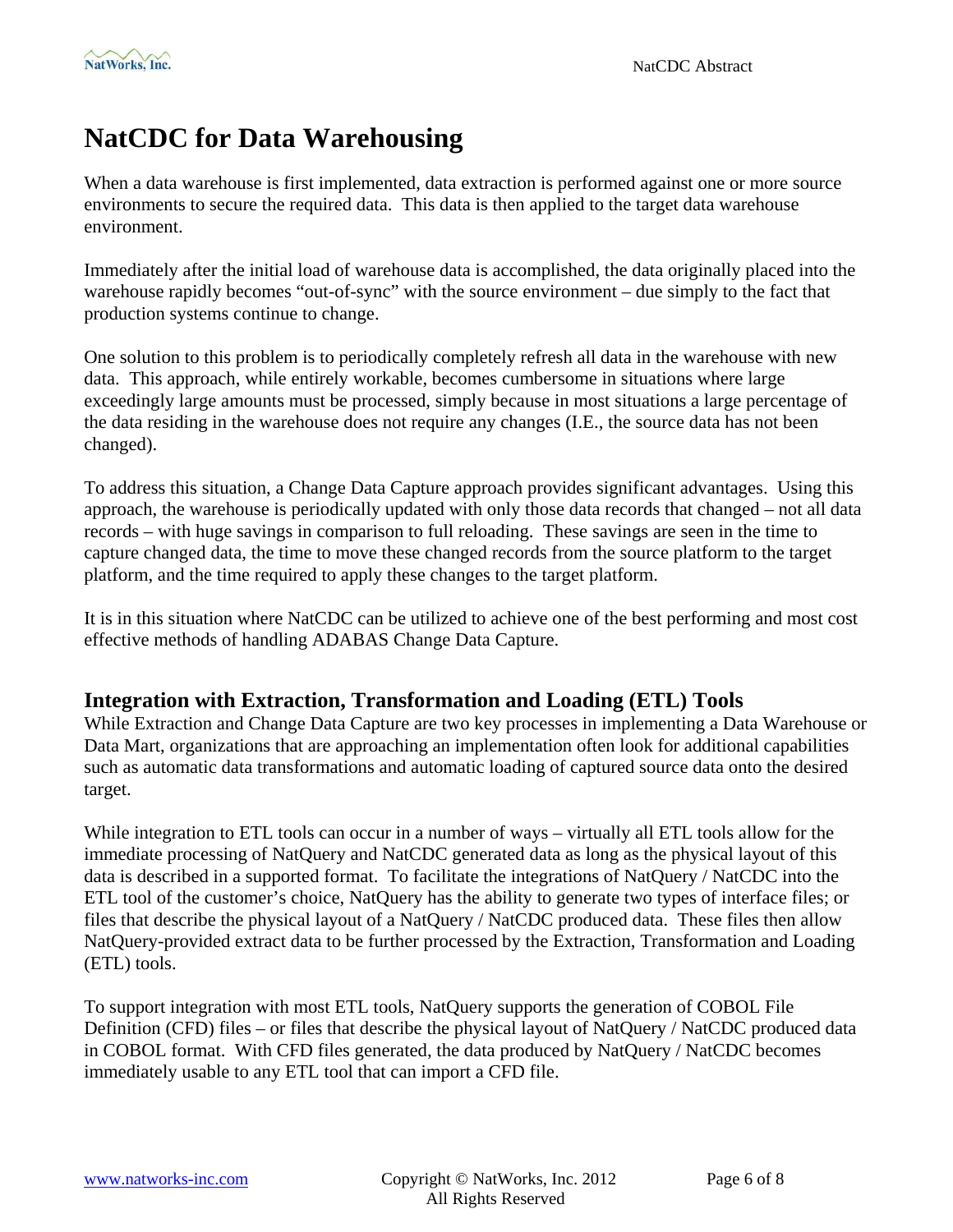Beyond the ability to generate CFD files that describe the output of NatQuery / NatCDC, NatQuery additionally supports the generation of DataStage export (DSX) files – a file format that is proprietary to Ascential Software's DataStage product. In addition to being able to describe the layout of a NatQuery / NatCDC produced data, an additional capability of DSX file generation is that NatQuery can provide full metadata on each ADABAS field being extracted by imbedding all PREDICT information directly into the DSX file. For customers who are considering the use of DataStage – this is a significant advantage - as both the layout of the file and all metadata are generated into a single import file for DataStage.

With either the CFD or DSX approach, a NatQuery / NatCDC customer is able to immediately describe the layout of extracted data to the ETL tool of choice, thereby allowing that ETL tool to complete the transformation and loading of required data.